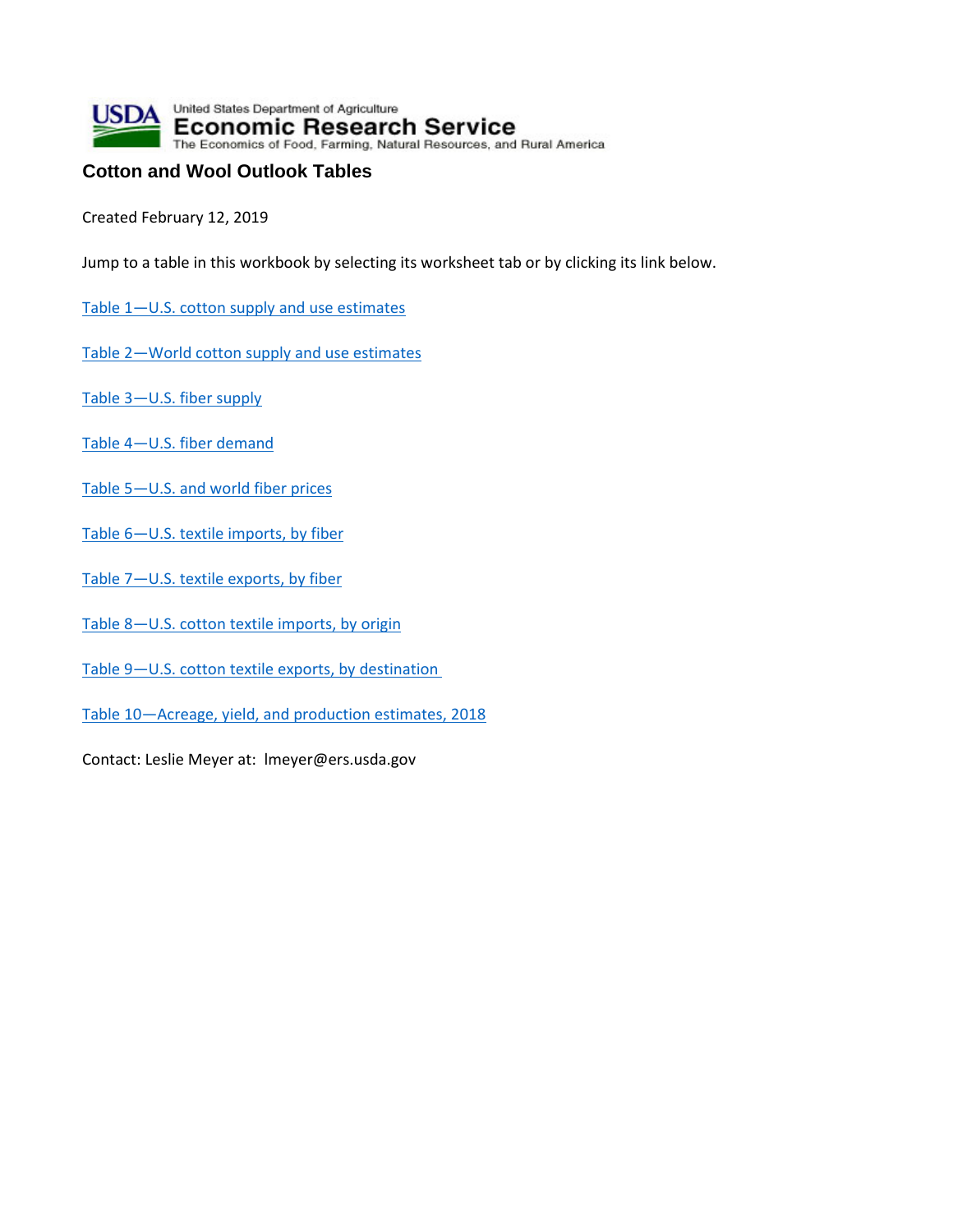|                            |               |                      | 2018/19   |        |  |
|----------------------------|---------------|----------------------|-----------|--------|--|
| Item                       | 2017/18       | Dec.                 | Jan.      | Feb.   |  |
|                            | Million acres |                      |           |        |  |
| Upland:                    |               |                      |           |        |  |
| Planted                    | 12.465        | 13.794               | <b>NA</b> | 13.850 |  |
| Harvested                  | 10.850        | 10.129               | <b>NA</b> | 10.283 |  |
|                            |               | Pounds               |           |        |  |
| Yield/harvested acre       | 895           | 844                  | <b>NA</b> | 821    |  |
|                            |               | <b>Million bales</b> |           |        |  |
| Beginning stocks           | 2.686         | 4.197                | <b>NA</b> | 4.197  |  |
| Production                 | 20.223        | 17.817               | <b>NA</b> | 17.596 |  |
| Total supply <sup>1</sup>  | 22.910        | 22.019               | <b>NA</b> | 21.798 |  |
| Mill use                   | 3.198         | 3.270                | <b>NA</b> | 3.175  |  |
| Exports                    | 15.211        | 14.350               | <b>NA</b> | 14.350 |  |
| Total use                  | 18.409        | 17.620               | <b>NA</b> | 17.525 |  |
| Ending stocks <sup>2</sup> | 4.197         | 4.206                | <b>NA</b> | 4.078  |  |
|                            |               | Percent              |           |        |  |
| Stocks-to-use ratio        | 22.8          | 23.9                 | <b>NA</b> | 23.3   |  |
|                            |               | 1,000 acres          |           |        |  |
| Extra-long staple:         |               |                      |           |        |  |
| Planted                    | 252.5         | 248.0                | <b>NA</b> | 249.0  |  |
| Harvested                  | 250.4         | 245.4                | <b>NA</b> | 247.5  |  |
|                            |               | Pounds               |           |        |  |
| Yield/harvested acre       | 1,341         | 1,508                | <b>NA</b> | 1,540  |  |
|                            | 1,000 bales   |                      |           |        |  |
| Beginning stocks           | 64            | 103                  | <b>NA</b> | 103    |  |
| Production                 | 700           | 771                  | <b>NA</b> | 794    |  |
| Total supply <sup>1</sup>  | 766           | 874                  | <b>NA</b> | 897    |  |
| Mill use                   | 27            | 30                   | <b>NA</b> | 25     |  |
| Exports                    | 636           | 650                  | <b>NA</b> | 650    |  |
| Total use                  | 663           | 680                  | <b>NA</b> | 675    |  |
| Ending stocks <sup>2</sup> | 103           | 194                  | <b>NA</b> | 222    |  |
|                            |               | Percent              |           |        |  |
| Stocks-to-use ratio        | 15.5          | 28.5                 | <b>NA</b> | 32.9   |  |

## <span id="page-1-0"></span>Table 1—U.S. cotton supply and use estimates

Note: 1 bale = 480 pounds. NA = Not available due to the lapse in Federal funding.

<sup>1</sup>Includes imports. <sup>2</sup>Includes unaccounted.

Source: USDA, World Agricultural Outlook Board.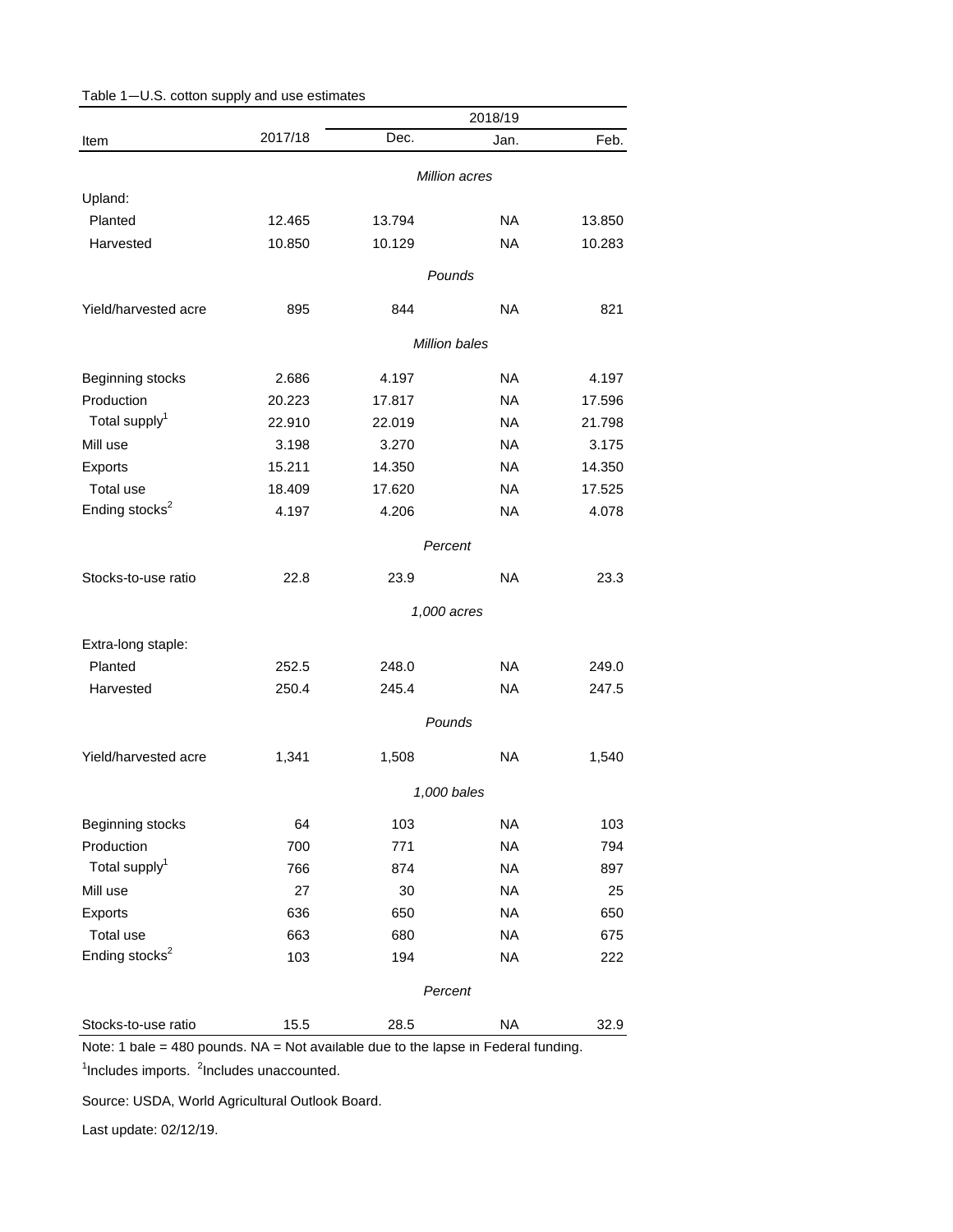<span id="page-2-0"></span>

|                      |               | 2018/19 |           |        |  |
|----------------------|---------------|---------|-----------|--------|--|
| Item                 | 2017/18       | Dec.    | Jan.      | Feb.   |  |
|                      | Million bales |         |           |        |  |
| Supply:              |               |         |           |        |  |
| Beginning stocks--   |               |         |           |        |  |
| World                | 80.40         | 80.45   | <b>NA</b> | 81.05  |  |
| Foreign              | 77.65         | 76.15   | <b>NA</b> | 76.75  |  |
| Production--         |               |         |           |        |  |
| World                | 123.69        | 118.74  | <b>NA</b> | 118.45 |  |
| Foreign              | 102.77        | 100.15  | <b>NA</b> | 100.06 |  |
| Imports--            |               |         |           |        |  |
| World                | 40.93         | 41.71   | <b>NA</b> | 42.31  |  |
| Foreign              | 40.93         | 41.71   | <b>NA</b> | 42.30  |  |
| Use:                 |               |         |           |        |  |
| Mill use--           |               |         |           |        |  |
| World                | 122.58        | 125.63  | <b>NA</b> | 123.64 |  |
| Foreign              | 119.35        | 122.33  | <b>NA</b> | 120.44 |  |
| Exports--            |               |         |           |        |  |
| World                | 40.92         | 41.73   | <b>NA</b> | 42.32  |  |
| Foreign              | 25.07         | 26.73   | <b>NA</b> | 27.32  |  |
| Ending stocks--      |               |         |           |        |  |
| World                | 81.05         | 73.19   | <b>NA</b> | 75.50  |  |
| Foreign              | 76.75         | 68.79   | <b>NA</b> | 71.20  |  |
|                      | Percent       |         |           |        |  |
| Stocks-to-use ratio: |               |         |           |        |  |
| World                | 66.1          | 58.3    | <b>NA</b> | 61.1   |  |
| Foreign              | 64.3          | 56.2    | <b>NA</b> | 59.1   |  |

Note: 1 bale = 480 pounds. NA = Not available due to the lapse in Federal funding.

Source: USDA, World Agricultural Outlook Board.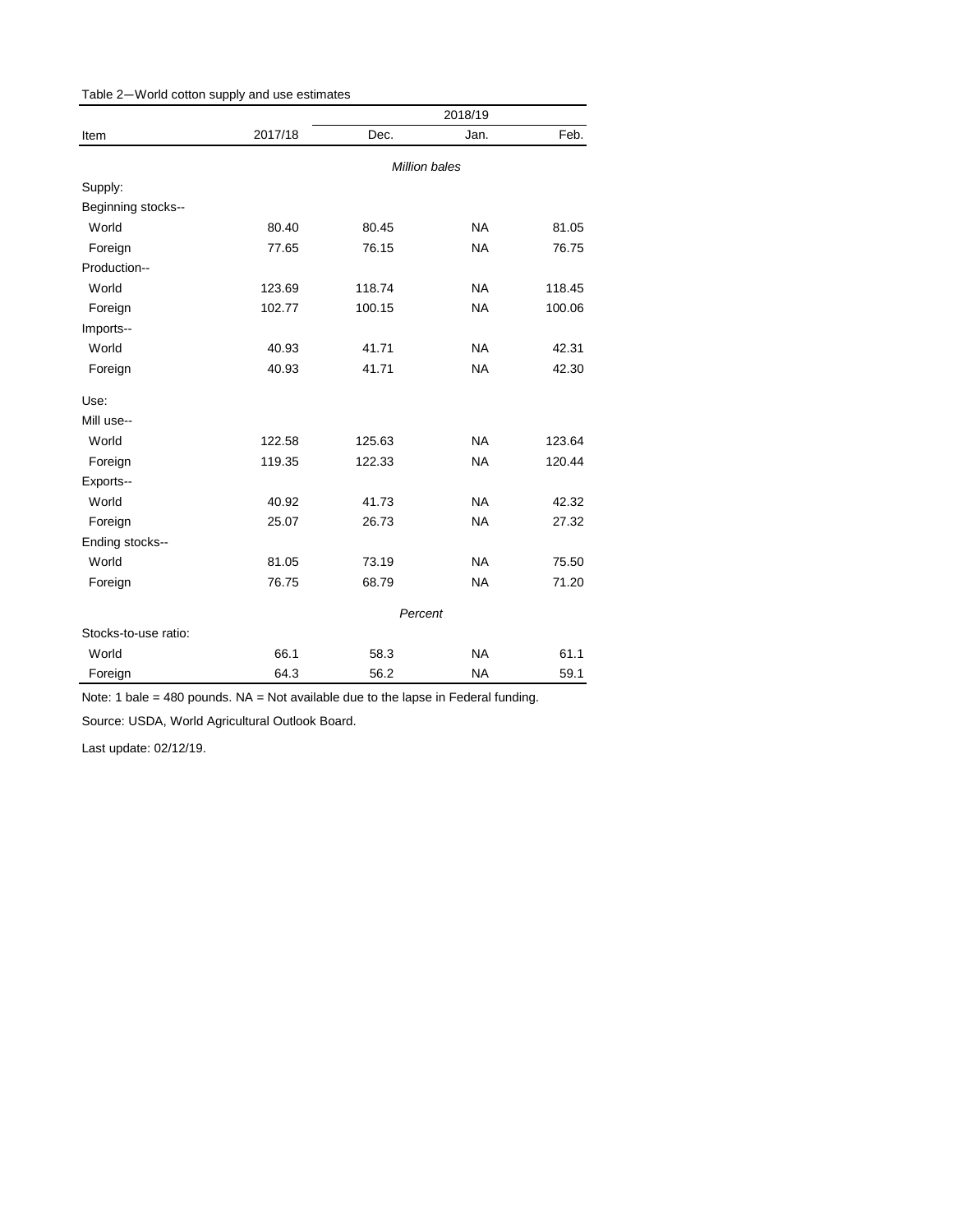## <span id="page-3-0"></span>Table 3—U.S. fiber supply

|                         | Oct.    | Nov.         | Dec.      | Dec.    |
|-------------------------|---------|--------------|-----------|---------|
| Item                    | 2018    | 2018         | 2018      | 2017    |
|                         |         | 1,000 bales  |           |         |
| Cotton:                 |         |              |           |         |
| Stocks, beginning       | 3,525   | 6,253        | 10,859    | 10,613  |
| Ginnings                | 3,666   | 5,503        | 4,214     | 4,942   |
| Imports since August 1  | 1.6     | 1.6          | NA.       | 1.4     |
|                         |         | 1,000 pounds |           |         |
| Wool and mohair:        |         |              |           |         |
| Raw wool imports, clean | 443.1   | 449.3        | NA.       | 171.7   |
| 48s-and-finer           | 233.2   | 209.4        | NA.       | 109.8   |
| Not-finer-than-46s      | 209.9   | 239.8        | NA.       | 61.9    |
| Total since January 1   | 4,685.0 | 5,134.3      | NA        | 5,681.4 |
| Wool top imports        | 191.8   | 35.8         | NA.       | 98.2    |
| Total since January 1   | 1,502.5 | 1,538.3      | NA        | 2,210.1 |
| Mohair imports, clean   | 0.0     | 0.0          | NA.       | 0.0     |
| Total since January 1   | 0.0     | 0.0          | <b>NA</b> | 4.9     |

Note: 1 bale = 480 pounds. NA = Not available as of publication date.

Sources: USDA, National Agricultural Statistics Service; U.S. Department of Commerce, U.S. Census Bureau.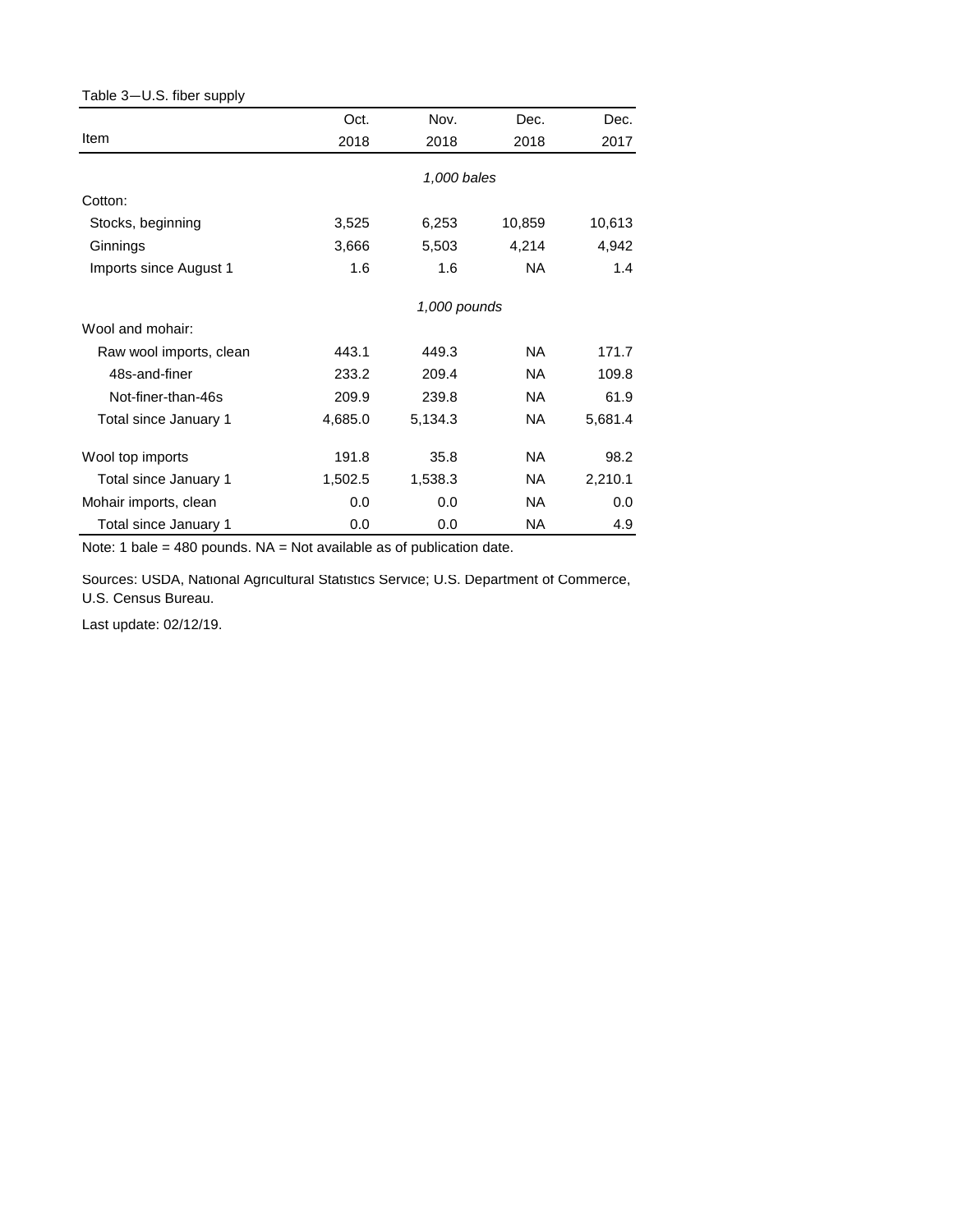<span id="page-4-0"></span>

| Table 4-U.S. fiber demand             |          |              |           |          |
|---------------------------------------|----------|--------------|-----------|----------|
|                                       | Oct.     | Nov.         | Dec.      | Dec.     |
| Item                                  | 2018     | 2018         | 2018      | 2017     |
|                                       |          | 1,000 bales  |           |          |
| Cotton:                               |          |              |           |          |
| All consumed by mills <sup>1</sup>    | 266      | 249          | <b>NA</b> | 220      |
| Total since August 1                  | 776      | 1,025        | <b>NA</b> | 1,340    |
| Daily rate                            | 11.6     | 11.3         | <b>NA</b> | 10.5     |
| Upland consumed by mills <sup>1</sup> | 264      | 247          | 201       | 218      |
| Total since August 1                  | 770      | 1,017        | 1,218     | 1,328    |
| Daily rate                            | 11.5     | 11.2         | 9.6       | 10.4     |
| Upland exports                        | 652      | 610          | <b>NA</b> | 948      |
| Total since August 1                  | 2,179    | 2,789        | <b>NA</b> | 3,458    |
| Sales for next season                 | 223      | 185          | <b>NA</b> | 240      |
| Total since August 1                  | 1,904    | 2,088        | <b>NA</b> | 1,315    |
| Extra-long staple exports             | 20.6     | 38.3         | <b>NA</b> | 65.5     |
| <b>Total since August 1</b>           | 75.0     | 113.3        | <b>NA</b> | 184.4    |
| Sales for next season                 | 1.4      | 0.0          | <b>NA</b> | 0.0      |
| Total since August 1                  | 28.7     | 28.7         | <b>NA</b> | 36.8     |
|                                       |          | 1,000 pounds |           |          |
| Wool and mohair:                      |          |              |           |          |
| Raw wool exports, clean               | 913.1    | 555.8        | <b>NA</b> | 983.0    |
| Total since January 1                 | 10,603.9 | 11,159.7     | <b>NA</b> | 11,002.1 |
| Wool top exports                      | 128.7    | 93.2         | <b>NA</b> | 74.0     |
| Total since January 1                 | 1,257.6  | 1,350.8      | <b>NA</b> | 1,427.7  |
| Mohair exports, clean                 | 40.7     | 83.7         | <b>NA</b> | 70.4     |
| Total since January 1                 | 422.7    | 506.4        | NA        | 548.9    |

Note: 1 bale = 480 pounds. NA = Not available as of publication date.

<sup>1</sup> Estimated by USDA.

and U.S. Department of Commerce, U.S. Census Bureau. Sources: USDA, Farm Service Agency; USDA, Foreign Agricultural Service, *U.S. Export Sales* ;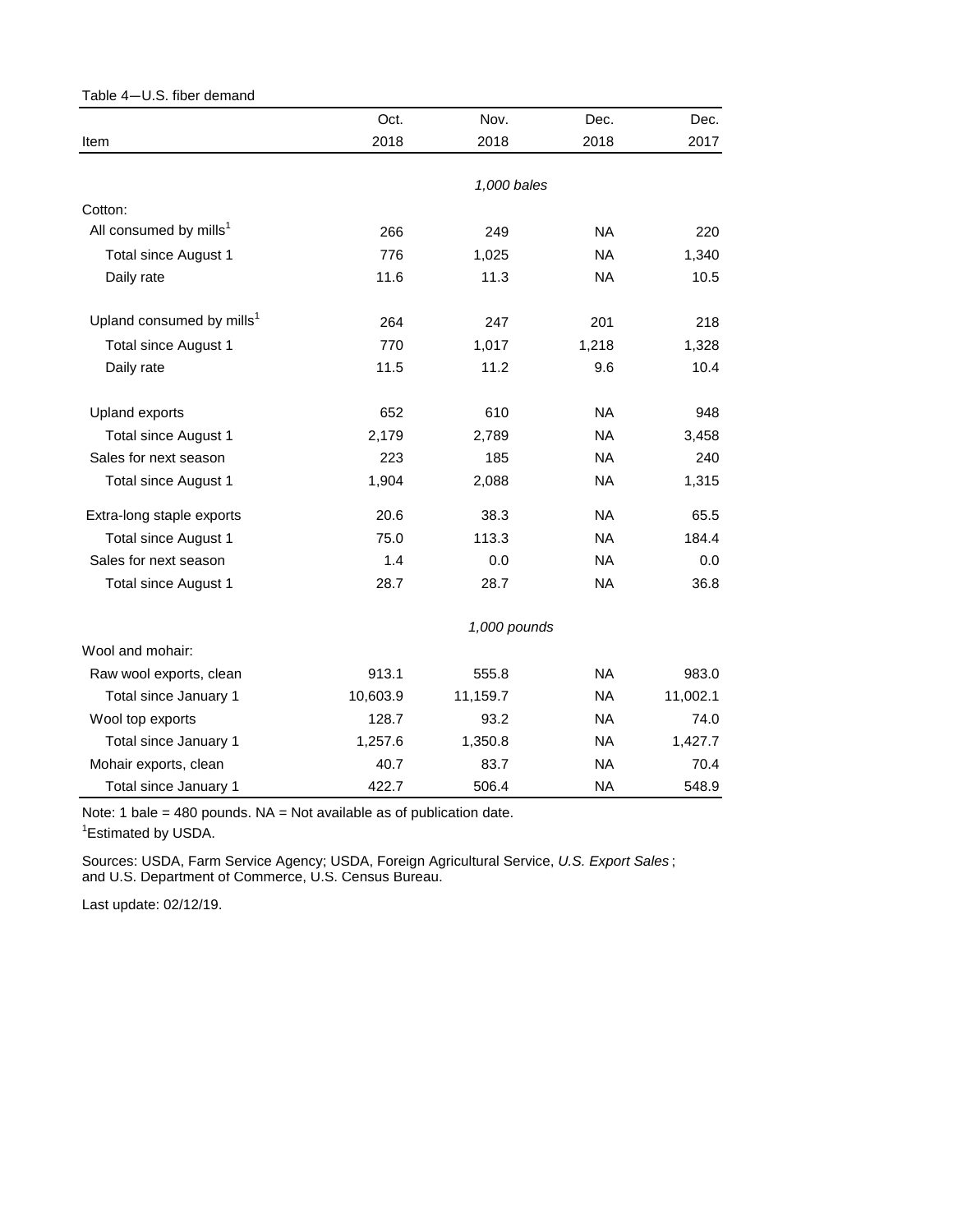<span id="page-5-0"></span>

| Table 5-U.S. and world fiber prices |           |                   |           |           |
|-------------------------------------|-----------|-------------------|-----------|-----------|
|                                     | Nov.      | Dec.              | Jan.      | Jan.      |
| Item                                | 2018      | 2018              | 2019      | 2018      |
|                                     |           |                   |           |           |
|                                     |           | Cents per pound   |           |           |
| Domestic cotton prices:             |           |                   |           |           |
| Adjusted world price                | 68.54     | 69.15             | 64.99     | 72.96     |
| Upland spot 41-34                   | 73.72     | 72.66             | 68.72     | 77.58     |
| Pima spot 02-46                     | 132.00    | 129.55            | 125.00    | 147.25    |
| Average price received by           |           |                   |           |           |
| upland producers                    | 73.00     | <b>NA</b>         | <b>NA</b> | 68.90     |
| Far Eastern cotton quotes:          |           |                   |           |           |
| A Index                             | 86.92     | 87.50             | 82.37     | 91.21     |
| Memphis/Eastern                     | 88.95     | 89.67             | 84.55     | 92.88     |
| Memphis/Orleans/Texas               | 87.95     | 88.67             | 82.80     | 91.13     |
| California/Arizona                  | 89.58     | 90.67             | 84.80     | 93.63     |
|                                     |           | Dollars per pound |           |           |
| Wool prices (clean):                |           |                   |           |           |
| <b>U.S. 58s</b>                     | <b>NQ</b> | <b>NQ</b>         | <b>NQ</b> | NQ.       |
| Australian 58s <sup>1</sup>         | 4.85      | 4.78              | 4.92      | 4.58      |
| <b>U.S. 60s</b>                     | <b>NQ</b> | 3.90              | <b>NQ</b> | <b>NQ</b> |
| Australian 60s <sup>1</sup>         | 6.00      | <b>NQ</b>         | <b>NQ</b> | <b>NQ</b> |
| <b>U.S. 64s</b>                     | <b>NQ</b> | NQ.               | NQ.       | NQ.       |
| Australian 64s <sup>1</sup>         | 7.08      | 7.17              | 7.38      | 6.60      |

 $NA = Not available.$   $NQ = No$  quote.

<sup>1</sup>In bond, Charleston, SC.

Sources: USDA, *Cotton Price Statistics;* Cotlook Ltd., *Cotton Outlook;* and trade reports.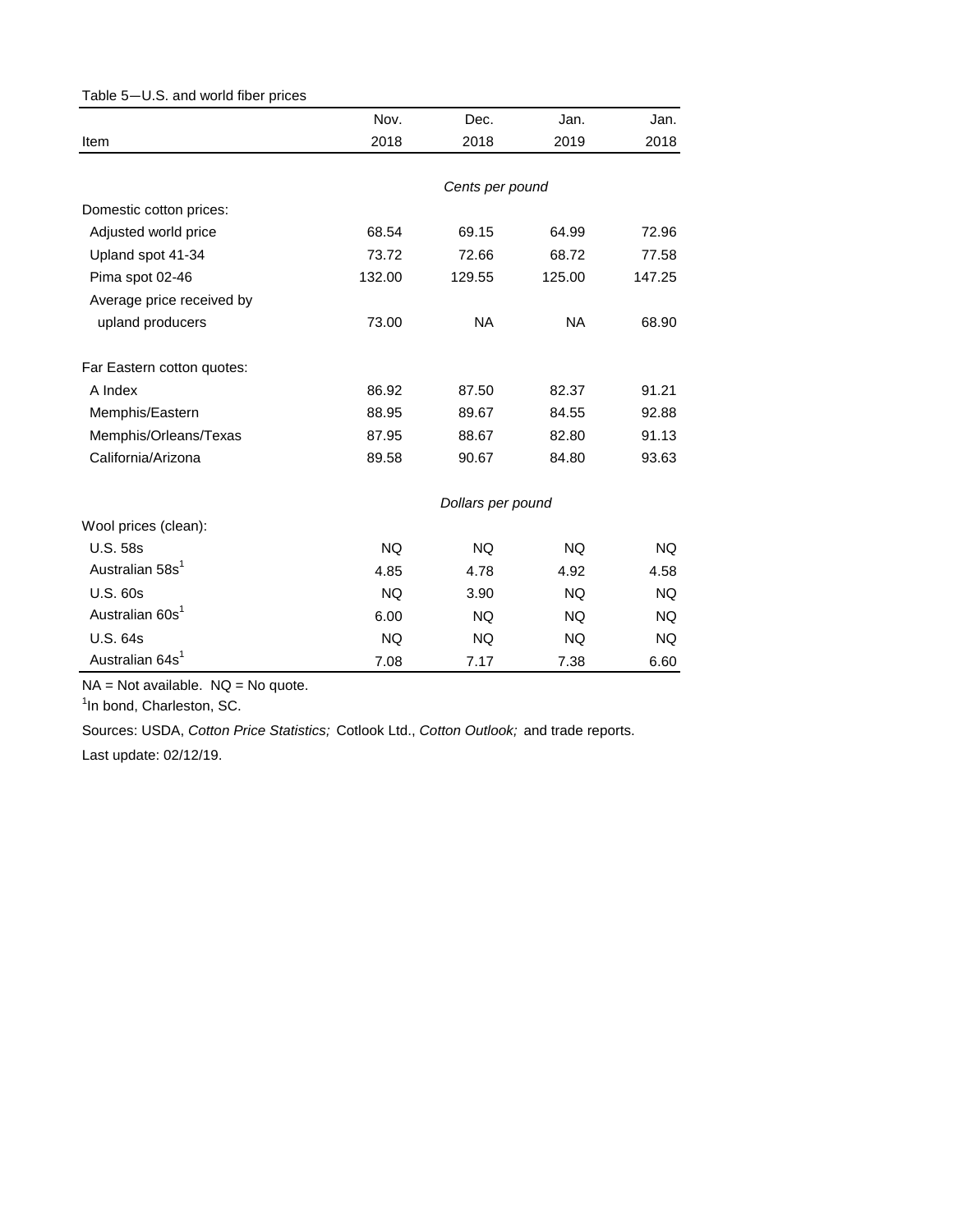|                             | Oct.      | Nov.         | Dec.      | Dec.      |
|-----------------------------|-----------|--------------|-----------|-----------|
| Item                        | 2018      | 2018         | 2018      | 2017      |
|                             |           | 1,000 pounds |           |           |
| Yarn, thread, and fabric:   | 296,016   | 280,745      | <b>NA</b> | 268,863   |
| Cotton                      | 62,342    | 59,880       | <b>NA</b> | 55,314    |
| Linen                       | 22,817    | 22,276       | <b>NA</b> | 22,204    |
| Wool                        | 4,434     | 4,377        | <b>NA</b> | 3,357     |
| Silk                        | 695       | 716          | <b>NA</b> | 605       |
| Synthetic                   | 205,728   | 193,497      | <b>NA</b> | 187,383   |
| Apparel:                    | 1,302,523 | 952,238      | <b>NA</b> | 841,474   |
| Cotton                      | 636,316   | 496,727      | <b>NA</b> | 437,857   |
| Linen                       | 8,060     | 6,073        | <b>NA</b> | 5,915     |
| Wool                        | 38,226    | 23,146       | <b>NA</b> | 18,128    |
| Silk                        | 9,350     | 8,114        | <b>NA</b> | 7,408     |
| Synthetic                   | 610,571   | 418,178      | <b>NA</b> | 372,164   |
| Home furnishings:           | 382,129   | 329,480      | <b>NA</b> | 265,521   |
| Cotton                      | 173,509   | 157,450      | <b>NA</b> | 131,277   |
| Linen                       | 1,930     | 2,157        | <b>NA</b> | 1,383     |
| Wool                        | 749       | 676          | <b>NA</b> | 466       |
| Silk                        | 350       | 259          | <b>NA</b> | 199       |
| Synthetic                   | 205,591   | 168,938      | <b>NA</b> | 132,196   |
| Floor coverings:            | 116,454   | 105,790      | <b>NA</b> | 96,391    |
| Cotton                      | 12,904    | 12,828       | <b>NA</b> | 10,828    |
| Linen                       | 40,562    | 38,365       | <b>NA</b> | 32,554    |
| Wool                        | 11,630    | 10,557       | <b>NA</b> | 9,666     |
| Silk                        | 2,707     | 2,971        | <b>NA</b> | 2,988     |
| Synthetic                   | 48,652    | 41,069       | <b>NA</b> | 40,355    |
| Total imports: <sup>1</sup> | 2,119,377 | 1,684,068    | <b>NA</b> | 1,486,499 |
| Cotton                      | 888,516   | 730,027      | <b>NA</b> | 639,521   |
| Linen                       | 74,603    | 70,034       | <b>NA</b> | 63,182    |
| Wool                        | 55,496    | 39,054       | <b>NA</b> | 31,802    |
| Silk                        | 13,113    | 12,063       | <b>NA</b> | 11,201    |
| Synthetic                   | 1,087,649 | 832,890      | <b>NA</b> | 740,793   |

<span id="page-6-0"></span>Table 6—U.S. textile imports, by fiber

<sup>1</sup>Includes headgear.

Sources: USDA, Economic Research Service and U.S. Department of Commerce,

U.S. Census Bureau.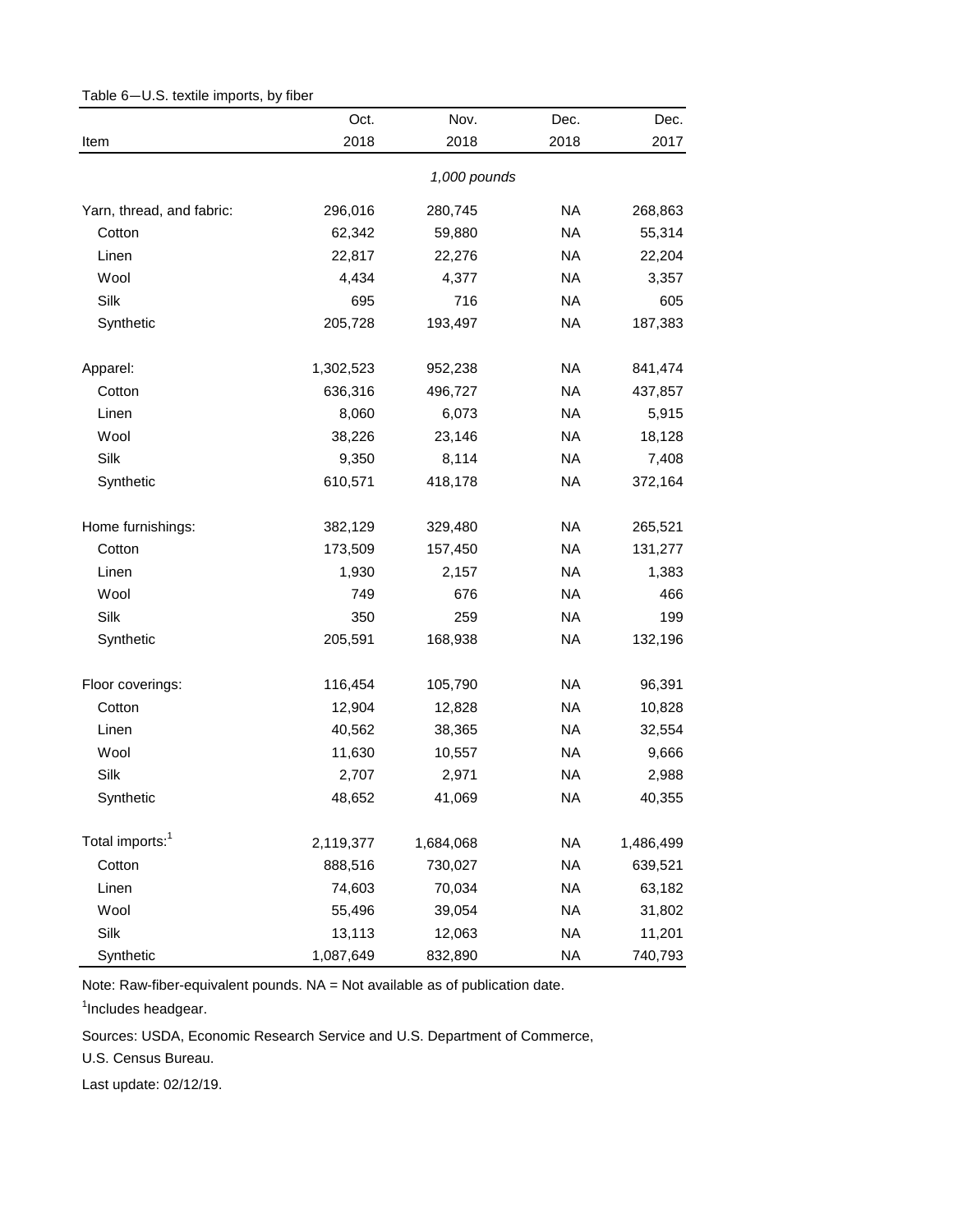<span id="page-7-0"></span>

|                             | Oct.    | Nov.         | Dec.      | Dec.    |
|-----------------------------|---------|--------------|-----------|---------|
| Item                        | 2018    | 2018         | 2018      | 2017    |
|                             |         | 1,000 pounds |           |         |
| Yarn, thread, and fabric:   | 246,758 | 226,641      | <b>NA</b> | 197,782 |
| Cotton                      | 127,759 | 118,239      | <b>NA</b> | 103,067 |
| Linen                       | 7,389   | 6,539        | <b>NA</b> | 5,309   |
| Wool                        | 2,650   | 2,645        | <b>NA</b> | 1,938   |
| Silk                        | 1,029   | 945          | <b>NA</b> | 913     |
| Synthetic                   | 107,932 | 98,274       | <b>NA</b> | 86,555  |
| Apparel:                    | 32,205  | 27,866       | <b>NA</b> | 25,892  |
| Cotton                      | 12,468  | 11,550       | <b>NA</b> | 11,061  |
| Linen                       | 411     | 434          | <b>NA</b> | 412     |
| Wool                        | 3,793   | 3,089        | <b>NA</b> | 2,405   |
| Silk                        | 2,788   | 2,175        | <b>NA</b> | 1,595   |
| Synthetic                   | 12,745  | 10,618       | <b>NA</b> | 10,419  |
| Home furnishings:           | 4,626   | 4,305        | <b>NA</b> | 4,255   |
| Cotton                      | 2,064   | 2,040        | <b>NA</b> | 2,067   |
| Linen                       | 161     | 195          | <b>NA</b> | 185     |
| Wool                        | 71      | 81           | <b>NA</b> | 66      |
| Silk                        | 76      | 76           | <b>NA</b> | 112     |
| Synthetic                   | 2,254   | 1,912        | <b>NA</b> | 1,826   |
| Floor coverings:            | 25,853  | 24,240       | <b>NA</b> | 23,027  |
| Cotton                      | 2,014   | 1,994        | <b>NA</b> | 1,673   |
| Linen                       | 1,050   | 1,087        | <b>NA</b> | 834     |
| Wool                        | 1,829   | 1,480        | <b>NA</b> | 1,474   |
| Silk                        | 51      | 60           | <b>NA</b> | 40      |
| Synthetic                   | 20,910  | 19,618       | <b>NA</b> | 19,005  |
| Total exports: <sup>1</sup> | 309,834 | 283,465      | <b>NA</b> | 251,326 |
| Cotton                      | 144,436 | 133,947      | <b>NA</b> | 117,995 |
| Linen                       | 9,027   | 8,273        | <b>NA</b> | 6,755   |
| Wool                        | 8,359   | 7,312        | <b>NA</b> | 5,897   |
| Silk                        | 3,944   | 3,256        | <b>NA</b> | 2,660   |
| Synthetic                   | 144,069 | 130,676      | <b>NA</b> | 118,019 |

Table 7—U.S. textile exports, by fiber

<sup>1</sup>Includes headgear.

Sources: USDA, Economic Research Service and U.S. Department of Commerce,

U.S. Census Bureau.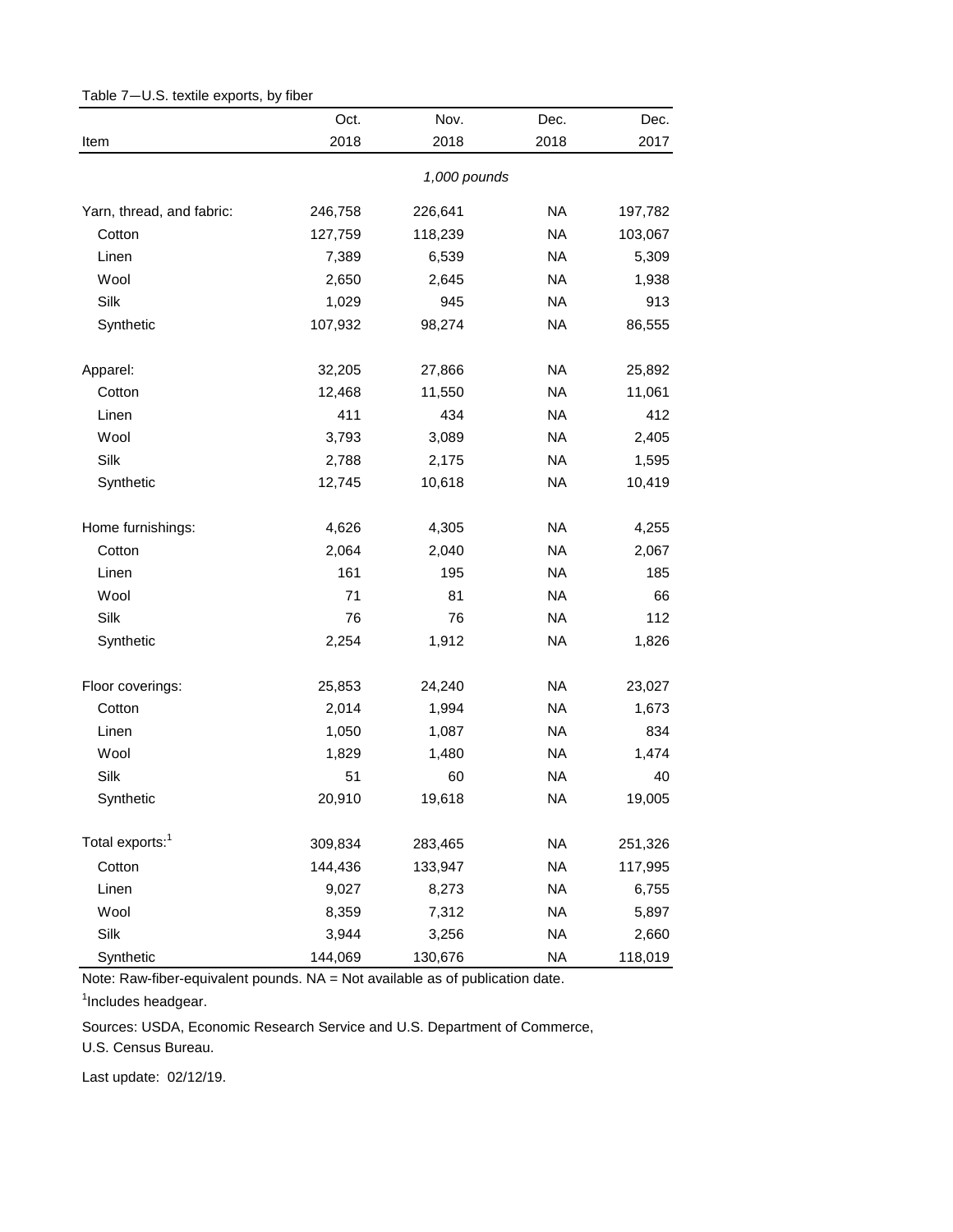<span id="page-8-0"></span>

| Table 8-U.S. cotton textile imports, by origin |              |         |           |         |  |
|------------------------------------------------|--------------|---------|-----------|---------|--|
|                                                | Oct.         | Nov.    | Dec.      | Dec.    |  |
| Region/country                                 | 2018         | 2018    | 2018      | 2017    |  |
|                                                | 1,000 pounds |         |           |         |  |
| North America                                  | 144,275      | 126,934 | <b>NA</b> | 116,639 |  |
| Canada                                         | 3,035        | 2,754   | <b>NA</b> | 2,864   |  |
| Dominican Republic                             | 10,976       | 7,679   | NA        | 8,132   |  |
| El Salvador                                    | 16,395       | 13,701  | <b>NA</b> | 16,644  |  |
| Guatemala                                      | 8,934        | 6,554   | <b>NA</b> | 6,941   |  |
| Haiti                                          | 14,181       | 10,313  | NA        | 10,161  |  |
| Honduras                                       | 25,723       | 26,008  | NA.       | 21,371  |  |
| Mexico                                         | 43,271       | 40,353  | NA.       | 32,232  |  |
| Nicaragua                                      | 21,663       | 19,528  | NA        | 18,233  |  |
| South America                                  | 4,785        | 3,924   | NA        | 4,391   |  |
| Colombia                                       | 1,899        | 1,838   | NA        | 2,139   |  |
| Peru                                           | 2,589        | 1,858   | NA        | 1,984   |  |
| Europe                                         | 20,210       | 16,816  | NA        | 14,596  |  |
| Germany                                        | 1,093        | 1,142   | NA        | 1,236   |  |
| Italy                                          | 1,544        | 1,574   | NA        | 1,331   |  |
| Portugal                                       | 3,070        | 1,819   | NA        | 1,790   |  |
| Turkey                                         | 11,609       | 9,400   | NA        | 7,797   |  |
| Asia                                           | 702,700      | 565,866 | NA        | 490,819 |  |
| Bahrain                                        | 1,000        | 1,526   | NA        | 1,140   |  |
| Bangladesh                                     | 63,647       | 51,003  | <b>NA</b> | 43,338  |  |
| Cambodia                                       | 20,977       | 16,215  | NA.       | 13,644  |  |
| China                                          | 300,740      | 233,993 | NA        | 217,562 |  |
| Hong Kong                                      | 905          | 615     | <b>NA</b> | 541     |  |
| India                                          | 97,568       | 86,497  | <b>NA</b> | 60,542  |  |
| Indonesia                                      | 27,198       | 20,537  | NA        | 18,767  |  |
| Israel                                         | 508          | 504     | <b>NA</b> | 521     |  |
| Japan                                          | 1,162        | 1,115   | NA        | 1,171   |  |
| Jordan                                         | 5,369        | 4,144   | NA        | 5,458   |  |
| Malaysia                                       | 2,914        | 2,373   | NA.       | 1,979   |  |
| Pakistan                                       | 69,442       | 63,094  | ΝA        | 51,896  |  |
| Philippines                                    | 4,032        | 2,774   | ΝA        | 2,324   |  |
| South Korea                                    | 5,777        | 5,592   | NA        | 4,416   |  |
| Sri Lanka                                      | 9,843        | 8,633   | <b>NA</b> | 7,147   |  |
| Taiwan                                         | 1,565        | 1,342   | NA        | 1,617   |  |
| Thailand                                       | 4,761        | 5,102   | NA        | 4,535   |  |
| Vietnam                                        | 83,612       | 59,770  | NA        | 53,364  |  |
| Oceania                                        | 30           | 67      | <b>NA</b> | 50      |  |
| Africa                                         | 16,517       | 16,420  | <b>NA</b> | 13,026  |  |
| Egypt                                          | 6,072        | 5,952   | <b>NA</b> | 5,404   |  |
| Kenya                                          | 2,838        | 2,779   | <b>NA</b> | 2,077   |  |
| Lesotho                                        | 2,988        | 3,025   | <b>NA</b> | 2,553   |  |
| Madagascar                                     | 1,568        | 1,945   | <b>NA</b> | 1,463   |  |
| Mauritius                                      | 865          | 689     | NA        | 452     |  |
| World <sup>1</sup>                             | 888,516      | 730,027 | <b>NA</b> | 639,521 |  |

<sup>1</sup>Regional totals may not sum to world totals due to rounding.

Sources: USDA, Economic Research Service and U.S. Department of Commerce,

U.S. Census Bureau.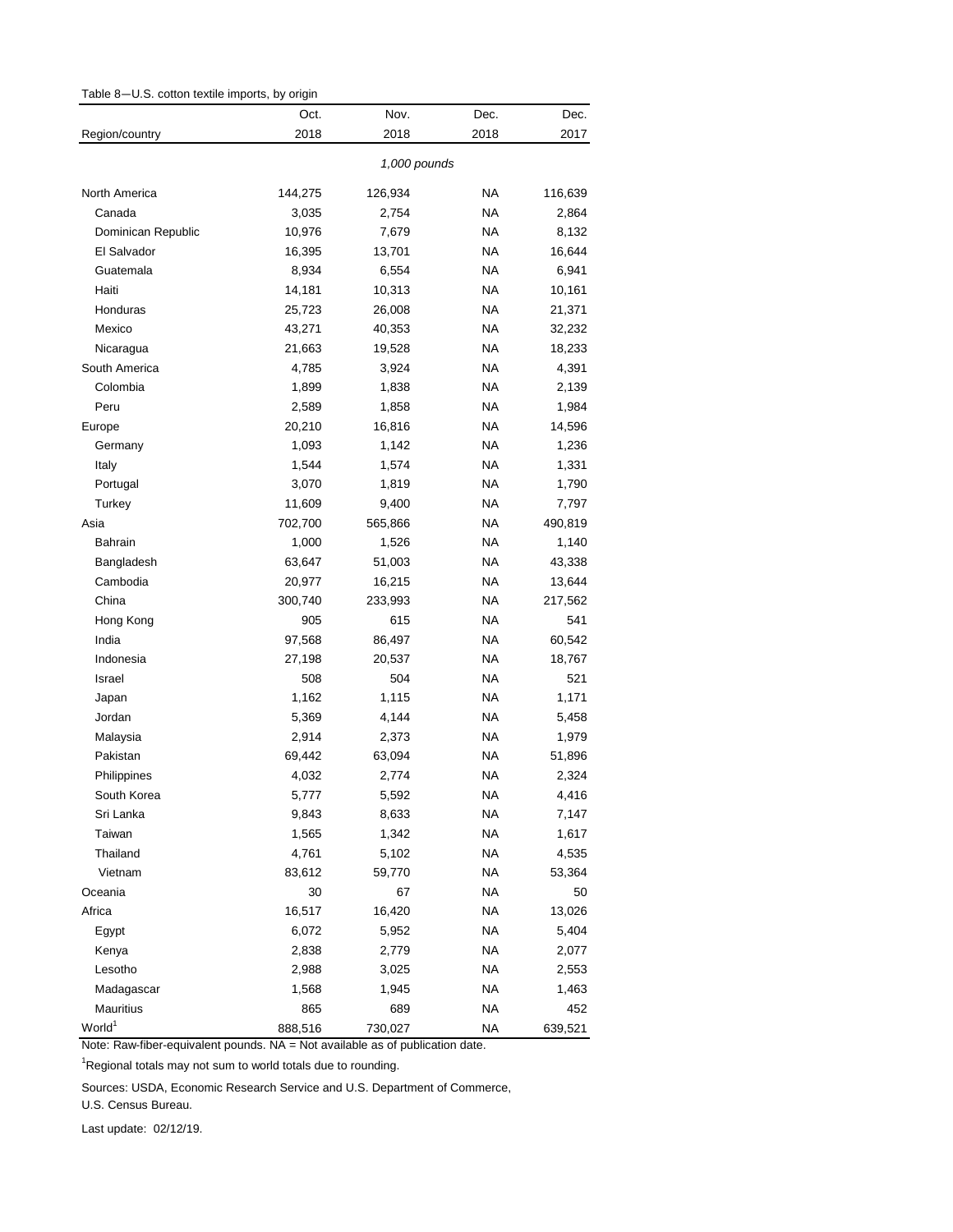<span id="page-9-0"></span>

| Table 9-U.S. cotton textile exports, by destination |  |
|-----------------------------------------------------|--|
|-----------------------------------------------------|--|

|                             | Oct.    | Nov.         | Dec.      | Dec.    |
|-----------------------------|---------|--------------|-----------|---------|
| Region/country              | 2018    | 2018         | 2018      | 2017    |
|                             |         | 1,000 pounds |           |         |
| North America               | 124,215 | 114,829      | NA        | 95,453  |
| Bahamas                     | 159     | 175          | ΝA        | 180     |
| Canada                      | 7,851   | 7,507        | NA        | 7,837   |
| Costa Rica                  | 270     | 273          | ΝA        | 172     |
| Dominican Republic          | 21,643  | 17,916       | NA        | 15,161  |
| El Salvador                 | 6,868   | 7,562        | NA        | 6,384   |
| Guatemala                   | 1,838   | 1,863        | NA        | 2,547   |
| Haiti                       | 495     | 561          | NA        | 808     |
| Honduras                    | 55,546  | 53,415       | NA        | 40,222  |
| Mexico                      | 23,790  | 20,409       | ΝA        | 18,946  |
| Nicaragua                   | 4,331   | 4,253        | NA        | 2,480   |
| Panama                      | 685     | 244          | NA        | 245     |
| South America               | 5,104   | 4,671        | NA        | 4,552   |
| <b>Brazil</b>               | 579     | 487          | NA        | 446     |
| Chile                       | 245     | 179          | NA        | 169     |
| Colombia                    | 2,953   | 2,773        | NA        | 2,577   |
| Peru                        | 937     | 837          | <b>NA</b> | 962     |
| Europe                      | 3,257   | 3,878        | NA        | 3,473   |
| Belgium                     | 460     | 598          | NA        | 409     |
| France                      | 113     | 129          | NA        | 116     |
| Germany                     | 449     | 436          | NA        | 641     |
| Italy                       | 185     | 378          | NA        | 280     |
| Netherlands                 | 237     | 340          | NA        | 226     |
| Spain                       | 90      | 73           | NA        | 124     |
| United Kingdom              | 997     | 1,337        | NA        | 838     |
| Asia                        | 7,790   | 7,357        | NA        | 11,321  |
| Bangladesh                  | 10      | 1            | NA        | 4       |
| China                       | 2,482   | 1,719        | NA        | 4,694   |
| Hong Kong                   | 417     | 522          | NA        | 378     |
| India                       | 222     | 296          | ΝA        | 488     |
| Israel                      | 108     | 186          | <b>NA</b> | 232     |
| Japan                       | 1,015   | 756          | ΝA        | 1,009   |
| Singapore                   | 247     | 189          | <b>NA</b> | 138     |
| South Korea                 | 700     | 671          | <b>NA</b> | 574     |
| Taiwan                      | 137     | 100          | ΝA        | 115     |
| <b>United Arab Emirates</b> | 282     | 339          | <b>NA</b> | 345     |
| Vietnam                     | 1,286   | 1,801        | <b>NA</b> | 2,308   |
| Oceania                     | 651     | 721          | <b>NA</b> | 603     |
| Australia                   | 462     | 509          | <b>NA</b> | 425     |
| Africa                      | 3,419   | 2,491        | <b>NA</b> | 2,592   |
| Morocco                     | 3,110   | 2,286        | <b>NA</b> | 2,118   |
| World <sup>1</sup>          | 144,436 | 133,947      | <b>NA</b> | 117,995 |

<sup>1</sup>Regional totals may not sum to world totals due to rounding.

Sources: USDA, Economic Research Service and U.S. Department of Commerce,

U.S. Census Bureau.